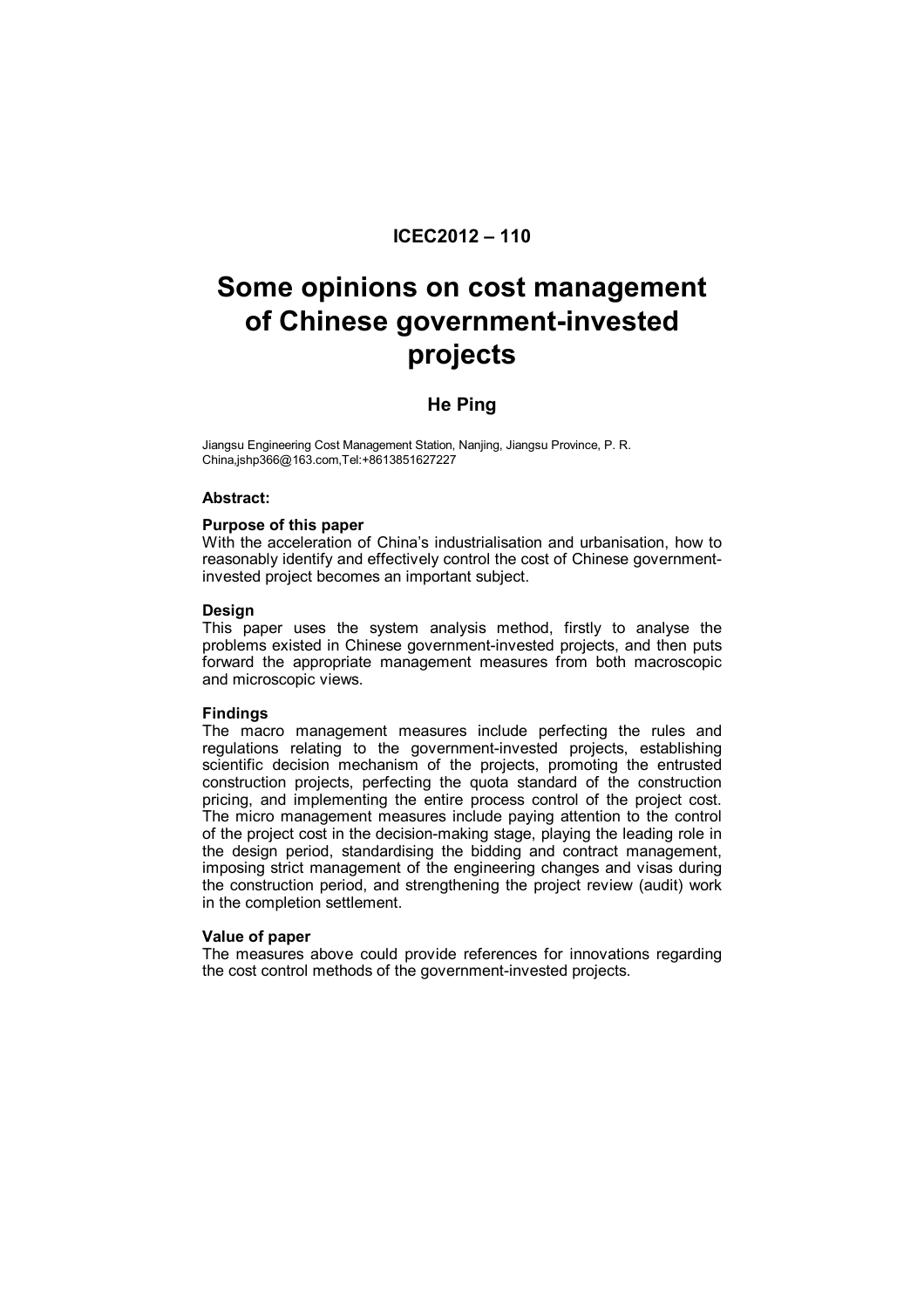*2 Some Opinions on Cost Management of Chinese Government-Invested Projects*

#### **Conclusions**

Project cost control of government-invested projects is a systematic work, that requires close attention from leaders as well as collaboration of relevant departments to manage the whole process.

**Keywords**: Chinese Government-Invested Project, Project Cost, Entire Process Control, Management Measure

# **1. Introduction**

In recent years, with the increase in urbanisation and industrialisation in China, the investment scale on the infrastructure and social development business of the government has expanded continually. However, due to the iinsufficient legal system, lack of mechanisms and an immature market, many problems that cannot be ignored still exist in the management of the construction of Chinese government-invested project, especially in the reasonable identification and effective control of the project cost. How to implement the effective control of the cost of Chinese government-invested project has become the primary task and a major issue of governments and project cost management institutions at all levels.

# **2. Problems in project cost management in Chinese governmentinvested projects**

# **2.1 Unscientific decision mechanism and inadequate feasibility study**

The Statistics Bureau of Huahua, (2007) gives an example of a mediumsized city of a province with a population of less than 600,000, and an income per capita of less than RMB 5,000 Yuan, but the municipal government invested some hundreds of millions in this city to build a stadium which can accommodate 30,000 people and a gymnasium which can accommodate 10,000 people.

# **2.2 Incompliance with the capital construction procedures**

Some projects were carried out without conducting the necessary preliminary feasibility studies, and in the preparation of preliminary design documents of some projects, the project budget was taken into account. Some use the preliminary design drawings as the working drawings to for tendering, and some projects are constructed with its reconnaissance, design, awarding and construction being conducted synchronously.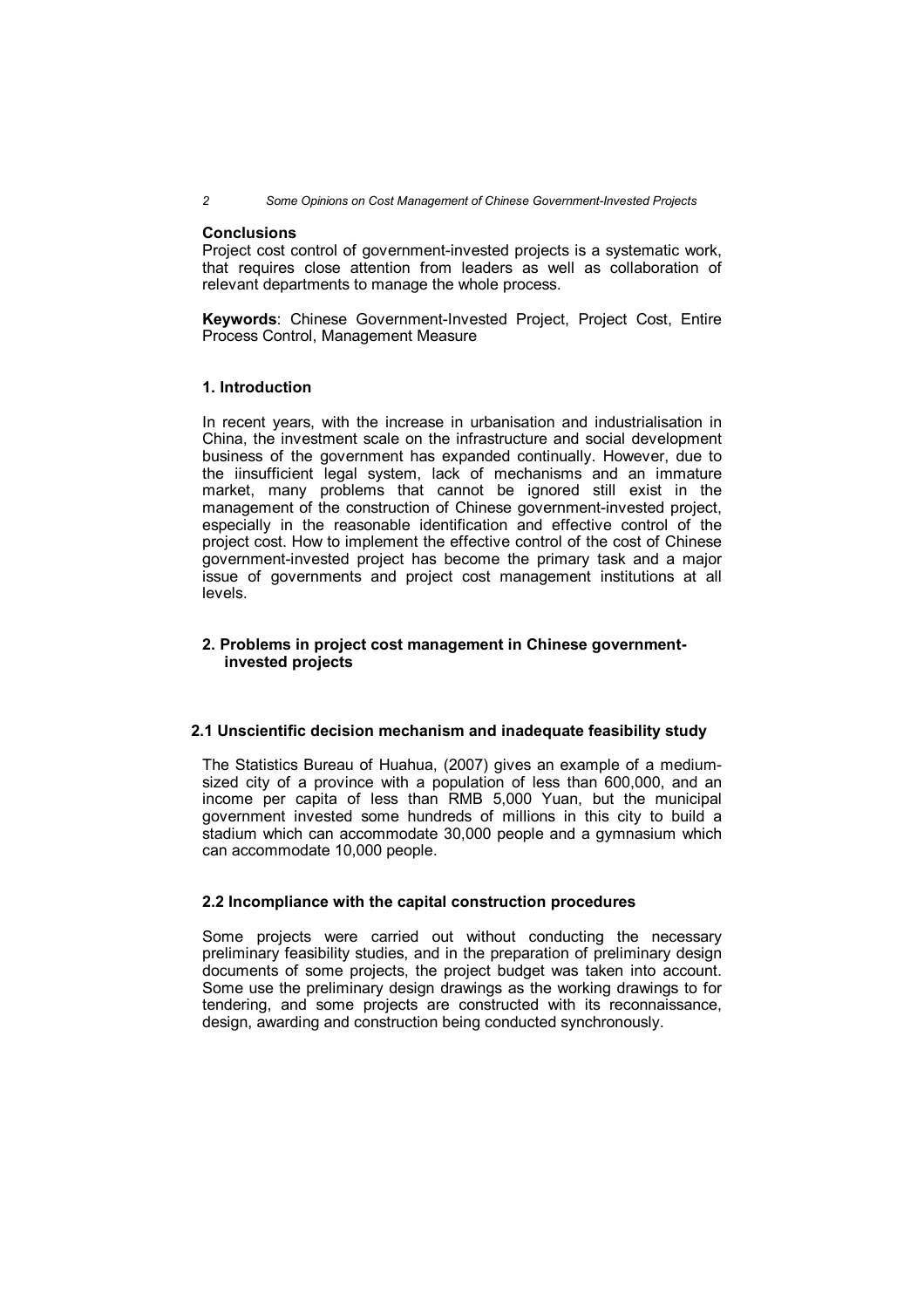# **2.3 Lack of the further design of the construction drawings**

Due to the lack of competition and restriction mechanisms in the design industry, the designers draw drawings without considering the rationality and economical efficiency of the structure and plan, making the quota design meaningless and leading to many items being omitted.

# **2.4 Lack of standardisation management of bidding and contract management**

Some parties awarding the contract dismember the project arbitrarily to avoid tendering, without clarifying and refining the articles concerning the determination, change, adjustment and settlement of project cost in the contract. Some even sign a "twin-contract".

# **2.5 Lack of some effective restriction measures for engineering changes and visas**

The arbitrary change and non-performing the formalities of changing is a common phenomenon. The contract price of a project is RMB 25.6 million Yuan, but due to the design change and visas<sup>1</sup>, the cost increased by RMB 9.24 million Yuan.

#### **2.6 Lack of the strictly examination of the project closing audit**

It leads to an overestimation and risky calculation, Party A and Party B's collusion with the intermediary organ for fraud and other non-standard conduct. These problems not only influence the project's quality and safety, but also may cause cost overruns of government-invested projects, resulting in the non-fundamental turnaround of "budget estimate exceeding estimate", "budget exceeding budget estimate" and "settlement exceeding budget".

According to the Statistics Bureau of Jiangsu Province, (2011) in 2010 the fixed asset investment in China was RMB 31.1 trillion Yuan, increasing by 23.6%; the fixed asset investment in Jiangsu is RMB 263 trillion Yuan, increasing by 21.5%, in which the China's and state-owned investment holding is about RMB 579 billion Yuan. This is a very impressive figure. By innovating the mechanism and taking effective measures to reduce 1% project cost, RMB 5.8 billion Yuan can be saved

 $\overline{a}$ 

 $<sup>1</sup>$  Visa: The documentary certification signed by the representative of the owner and the contractor</sup> which refers to some important events involved in the construction period.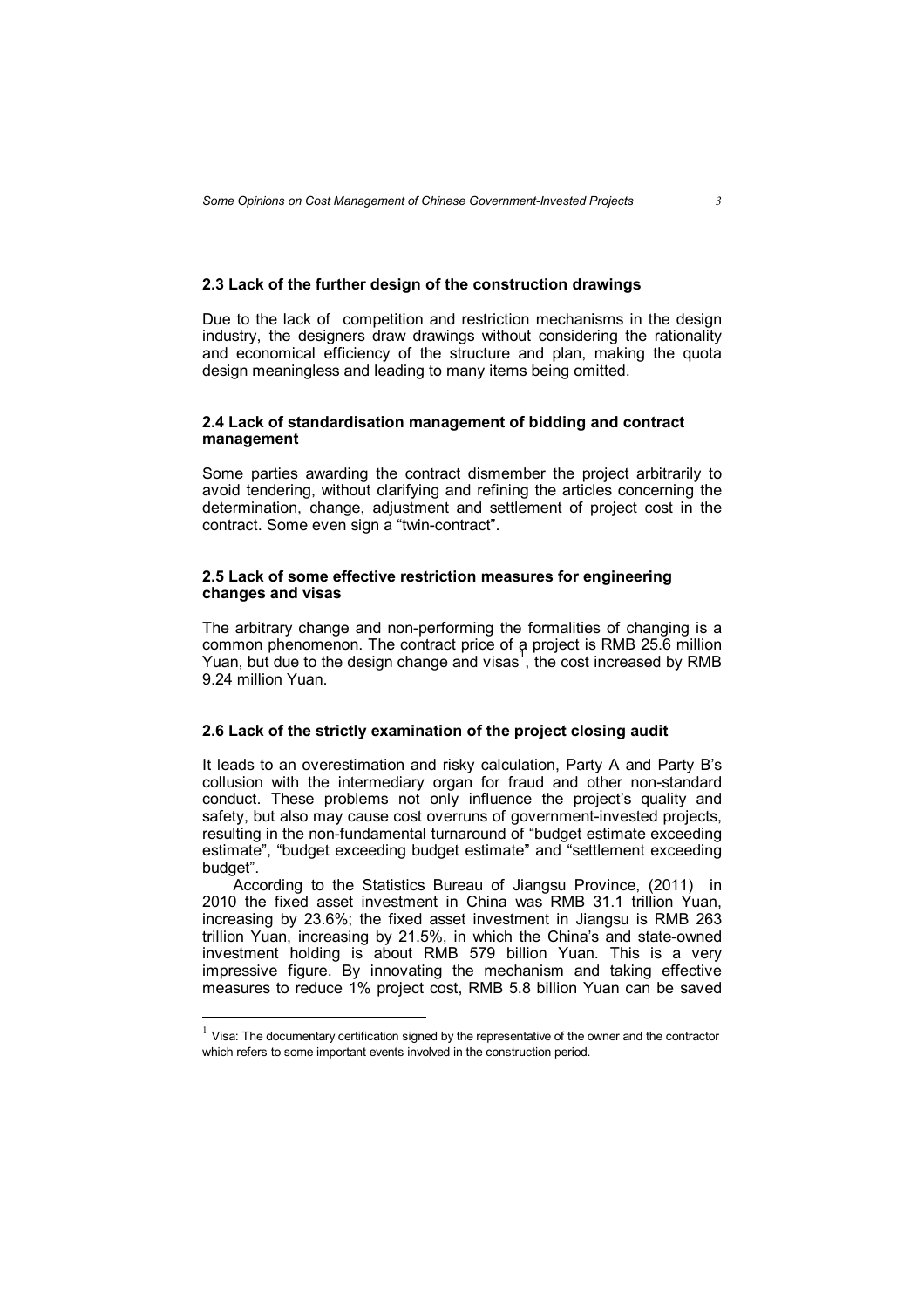for the tax payers. During the "12th Five–Year Plan" period, the industrialisation and urbanisation will further accelerate, and the fixed asset investment of government will continue to grow more rapidly. Therefore, in the transformation period, enhancing the cost management of Chinese government-invested project is imperative, and the relevant departments should give high priority to the cost control of governmentinvested project and take effective measures to enhance the supervision and management.

## **3. The macro-management of Chinese government-invested projects**

Good management of Chinese government-invested projects should start from the macroscopic and microscopic aspects, implementing effective supervision according to the principle of addressing the symptoms and root causes and centering on the early decision-making and design, pricing, payment, settlement, audit of the main players in the market and other key links. There are some measures to taken.

# **3.1 Perfecting of laws and regulations of the Chinese governmentinvested projects**

It is important to perfect laws and regulations of the Chinese governmentinvested projects and change the practice of treating the management of social projects and state-owned projects equally, highlighting the characteristic that the government has achieved a lot on the public service management, and studying to prepare the laws and regulations for the management of Chinese government-invested project. Considering that the distant water won't quench immediate thirst, before the relevant laws and regulations coming out, all relevant departments may prepare corresponding measures and regulations to standardise the outstanding problems existing in the government project.

# **3.2 Establishing scientific decision mechanism of the Chinese government-invested projects**

Governments at all levels should establish government project planning reserve agencies to plan, argue and conduct economic and technical analysis to the construction projects above the local limit (RMB 5 million for small cities, RMB 10 million for medium-sized cities and RMB 20 million for big cities) uniformly. For instance, the construction committee of Nanjing established a municipal project reserve centre in 2004, receiving good effects since its operation. Meanwhile, the special committee of the National People's Congress gave a review decision to practically improve the scientific of the government's project decision-making.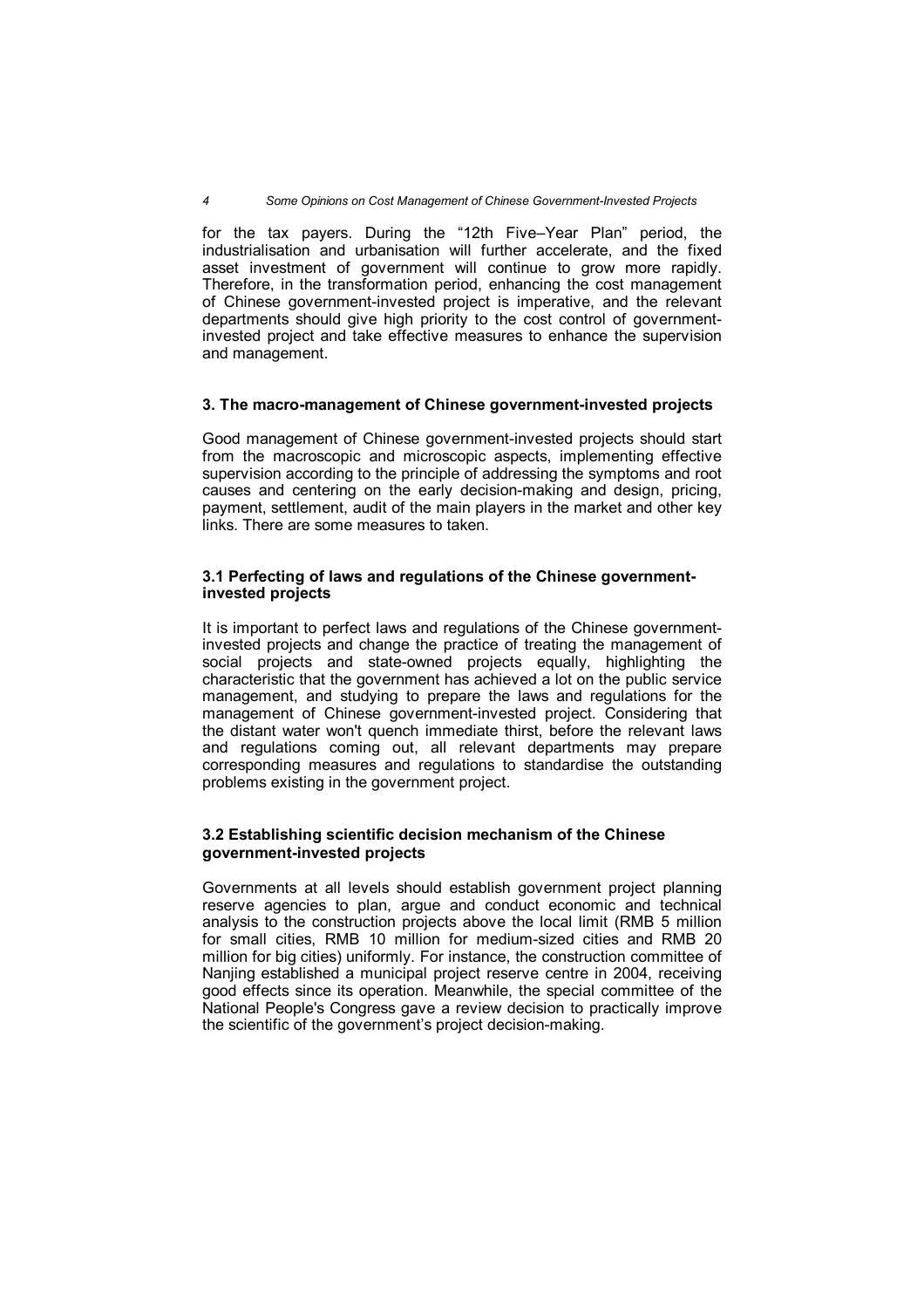#### **3.3 Promoting the entrusted construction projects**

Zhou Hongbo *et al* (2007) found that actively cultivating the project management company and adopting the project deputised construction way is the inevitable requirement for building the professional and social project construction management. But in light of the incomplete legal system and immature market mechanism, the current government project can not totally follow the centralied deputised construction way by social intermediary companies. It was observed (Tianjin University, 2000) that in the transformation period, a city or a region should set up one or more civil service bureaus responsible for the housing construction, municipal infrastructure and communication and transportation and water conservancy construction under the government's management. The projects above the limit can be constructed by the government's civil service bureau collectively, and the projects below the limit can be constructed by the social deputised company through tendering. The government centralised deputised construction has professional management ability; has no interest relationship with the project beneficiaries; and is convenient for the formation of supervision mechanism.

#### **3.4 Perfect the quota standard of the construction pricing**

Chen Jianguo (2001) found that a scientific and reasonable quota standard is the basis for effectively implementing the cost control. Therefore, the cost management institutions should timely prepare and modify the investment estimation indicators, project budget targets and the preparation methods of estimate and budget, as well as the fixed consumption of labour, materials and machinery of various projects according to the energy conservation and requirements of "four new" technologies, continually completing the evaluation basis. Meanwhile, the cost management institutions should also set up the supervision and control system of cost of government-invested project as soon as possible, and timely collect, summary and issue the indicators and index of various project and the typical construction cost cases, providing basic information for the determination and control of the cost of government project.

#### **3.5 Implement the entire process control of the project cost**

The construction cost forms part of the whole process of the project construction, and is mainly determined in the early stages of the construction. It was observed (The Training Materials Editing Group of the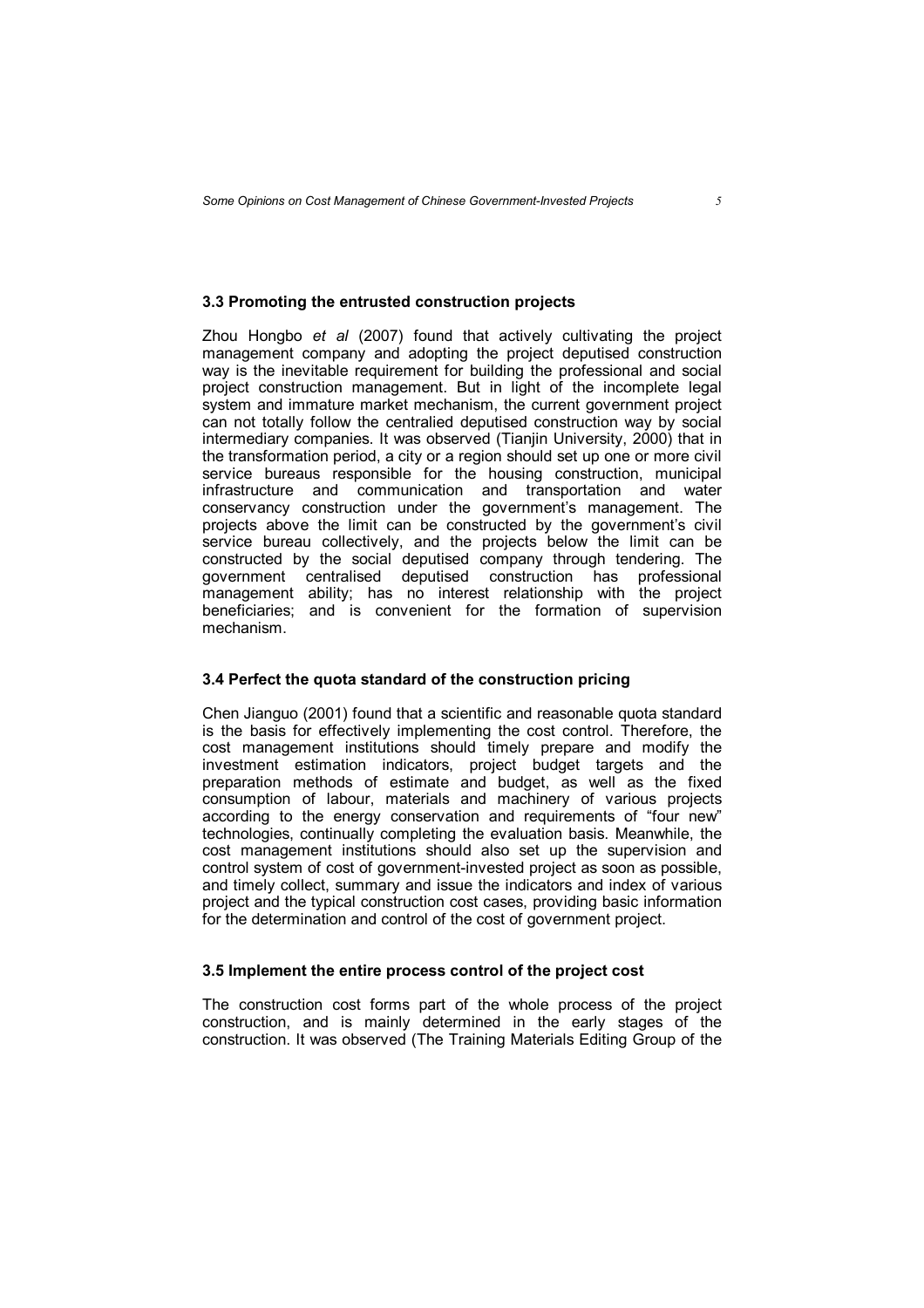Qualification Examination of the National Cost Engineer, 2009) that according to data, the investment and decision-making processes influence 75%-95% of the cost of overall project, and the influence rate of design stage is 35%-75%, the construction stage is 5%-35% and the completion stage is 0%-5%. For this reason, firstly the concept should be discarded that government project values is the completion of projects on schedule with the quality guaranteed but not the cost control of the construction, and therefore the government leaders, departments and the society, must be made aware of the cost and value of projects. Secondly, management of the whole process of construction cost should be implemented, and the cost management in the early project initiation and design stages be addressed and enhanced. Meanwhile, the audit department should implement the process of tracking audit to the major construction projects, and issue periodically issue audit reports. Thirdly, it should identify the responsibilities and put the various supporting measures of construction cost management into practice. The development and reform, financial, construction, audit, supervision and other departments at all levels should strengthen the supervision and management to the stateowned investment construction cost control within their respective scope of official duties, set up effective coordination mechanism, communicate the circumstances periodically, conduct joint hearing system for major projects, ensuring the implementation and effective operation of supervision.

#### **4. The Micro-Surveillance of Chinese government-invested projects**

## **4.1 Pay attention to the control of the project cost of the governmentinvested projects in the decision-making stage**

Investment decision-making is the source of construction cost. The cost of this stage only accounts for 0.5%-3% of the total investment amount, but the various technologies and economic decision-makings of the project play a decisive impact to the construction cost and the economic benefit after the construction completion, therefore it is a key link of construction project cost management. Key points of cost management in the decisionmaking stage are: a) seriously and scientifically preparing the feasibility research report, and conducting technical and economic evaluation and scheme comparison to the project to be constructed. b) conducting market survey, mastering relatively detailed and complete data materials and preparing the project investment estimate of high quality, making it play a real role of controlling the total investment in the project construction. c) improving the construction standards of government project, introducing the expert panel discussion mechanism, the post-evaluation accountability mechanism of feasibility research report and investment estimate and the system of accountability for approval faults of project.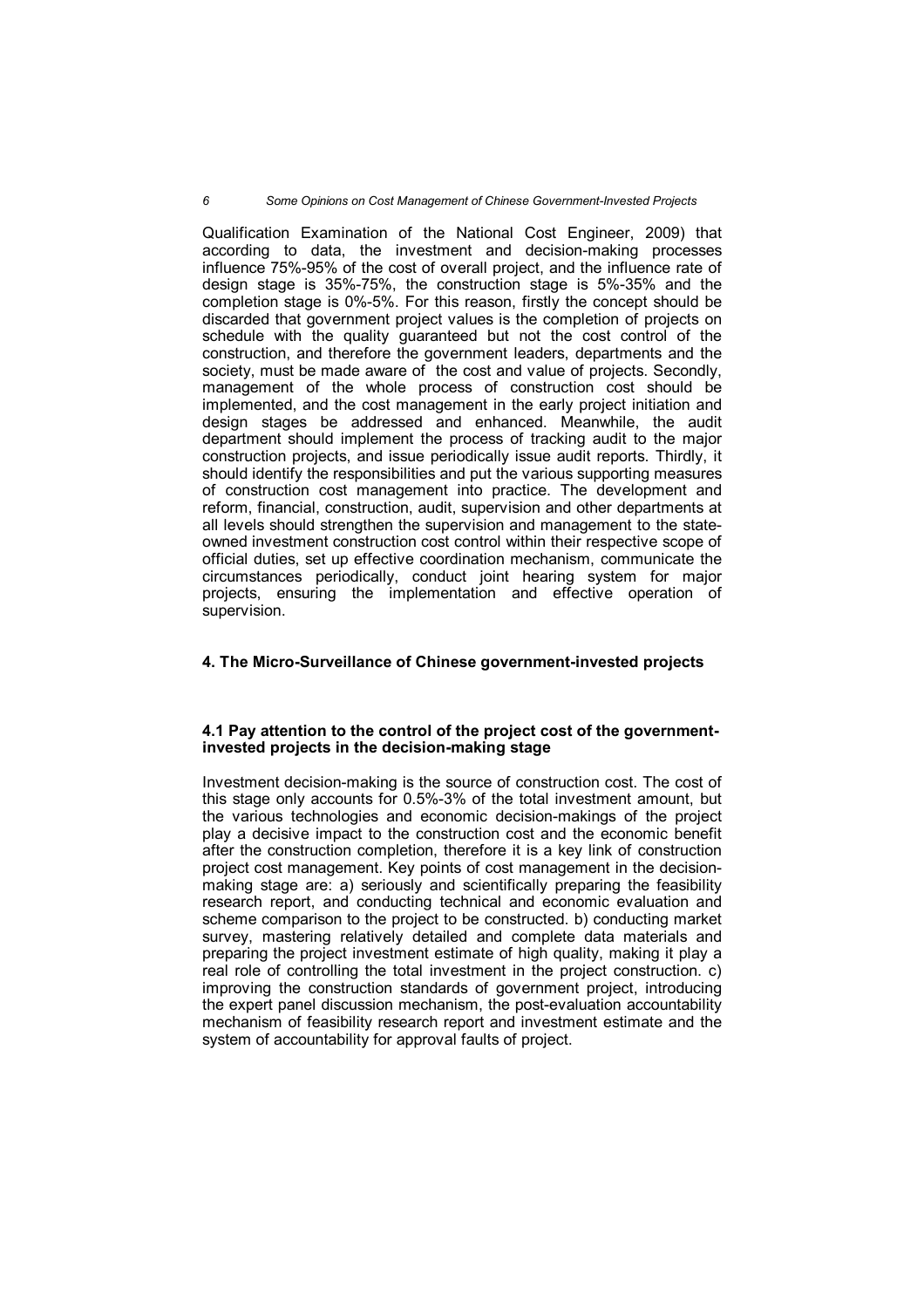# **4.2 Play the leading role of design in the control of the project cost**

A project's cost is reasonable or not, wasteful or economical generally has been determined in the design stage. Design cost, generally, accounts for only 1% of the life cycle cost of construction project, but influences 75% of the construction cost. So it is a key link in the construction project cost management. The cost control in design stage is based on three aspects.

#### *4.2.1 Actively promote the bidding of design*

Clear regulations should be made that the larger government projects must implement the design or program tendering. When tendering, the bidders should fully and comprehensively analyse and compare the scale, function, equipment selection, investment control, etc. of the construction project as required, submit a detailed bidding program along the economic and technical indicators of single projects or every segment of work of unit projects, and apply the value engineering theory to conduct technical and economic comparisons and selection to the design program in the evaluation of bid.

#### *4.2.2 Strictly implement of the quota design and design optimization*

It is required that in the construction design, the designer controls the preliminary design and construction documents design according to the approved investment estimation and preliminary design estimates. The designer should divide the investment amount and quantity designed and authorised in the previous stage into different specialties, and should further divide them into the different unit projects and partitioned projects. The designer should also prepare the accurate budget timely after the preliminary design and construction drawing design, and re-optimise the designs breaking the audited quota. Also, the preliminary design and construction drawing design documents of government's project must include the project budget and the construction drawing budget; total investment of budget estimate should be restricted in 10% of the investment estimation of feasibility study; the construction drawing budget should not exceed the preliminary design budget.

*4.2.3 Introduce some incentive mechanism and accountability mechanism in design*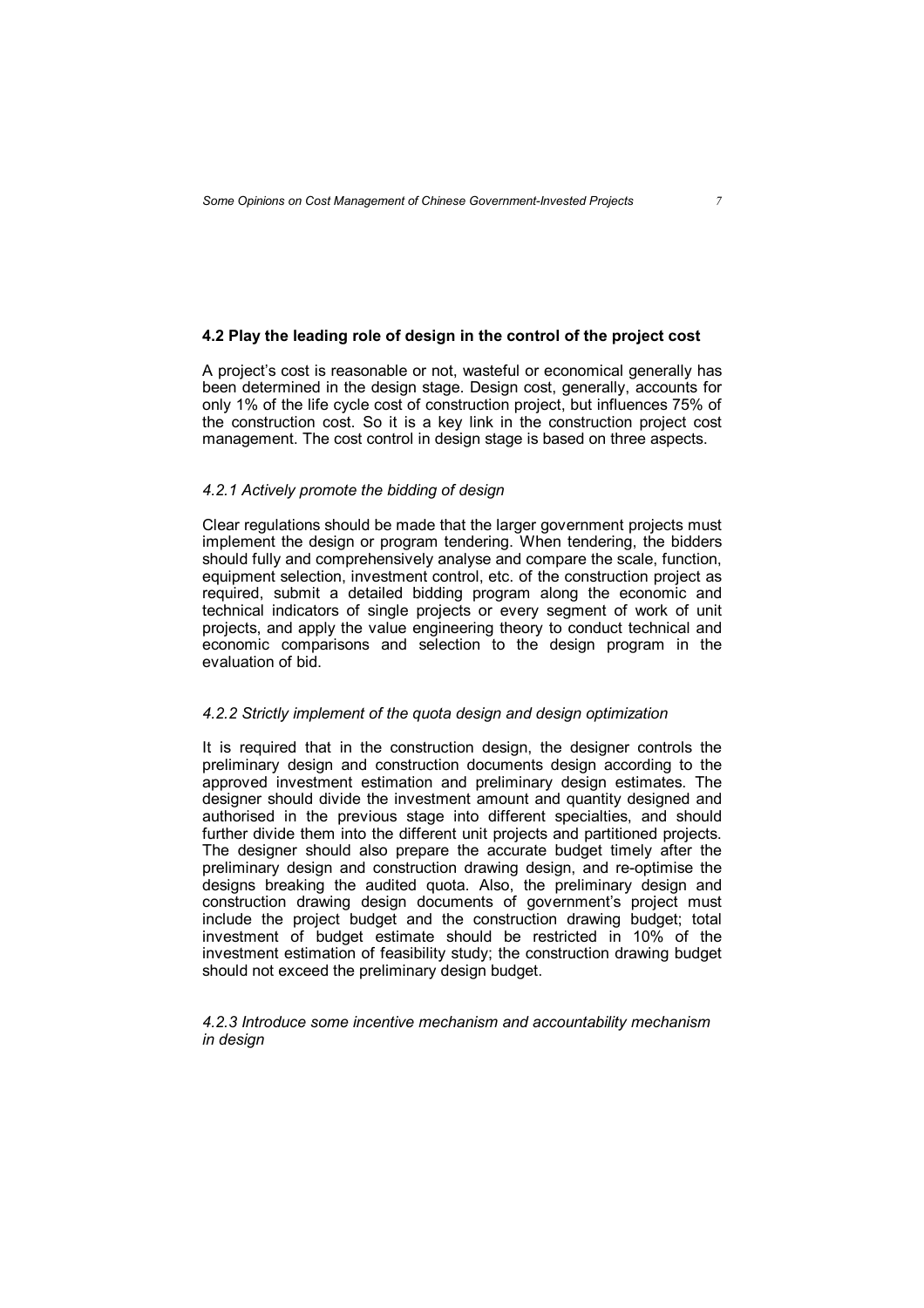Yuan Weifan (2010) found that the incentives and disincentives for the design quality of government project should be clearly stated and included in the contract. For elaborate designs, designs adopting new technologies and materials to optimise the program and to save the cost, and designs of which the variation quantity is controlled within the quota, the rewards should be stated; for designs of which the variation quantity exceeds the quota or designs causing more variation quantity (additional variation cost exceeding 3% of unit contract price) or resulting in losses due to the variation, punishment should be administered.

## **4.3 Standardise the government's project bidding and contract management**

Due to the relatively short implementation time of bidding and contract awarding, some unsatisfactory aspects still exist. However, it turned out to be an effective market competition method to select the contractors and reduce the construction cost. Currently, it is important to focus on the methods for standardisation. Firstly, government projects must implement the mandatory tendering, preventing actions in avoidance of tendering, such as dismembering the construct's contract awarding. The government should specify that the projects that can be carried out within the qualification range of a general contractor enterprise cannot be awarded separately, The equipment and materials supplied by Party A should be purchased through the tendering or the price competition. Secondly, it is better to distinguish between the supervision methods of state-owned projects and social projects, and implement strict procedures and supervision to the tendering of government projects. Thirdly, with government project tendering, the government should entrust an intermediary with an applicable qualification to prepare the construction budget (base number) and set the price ceiling (the price ceiling should not exceed the budget) according to the national regulations. Fourthly, it is important to study and explore scientific and reasonable bid evaluation methods targeting projects of different types to embody the reasonable and full competition principle of tendering.

Meanwhile, the management of construction contract should be enhanced. The determination, adjustment, specific settlement methods of the project cost, the risk scope and the handling methods for exceeding the risk scope should be clearly stated in the contract. Before the official signing of the contract or awarding contract of the government project, such a contract should be submitted to the cost price, tendering and other relevant departments through Internet for review. After signing such a contract, it should be reported to the construction competent department for recording. The contracts or agreements that have not been recorded cannot be used as the basis for the project settlement.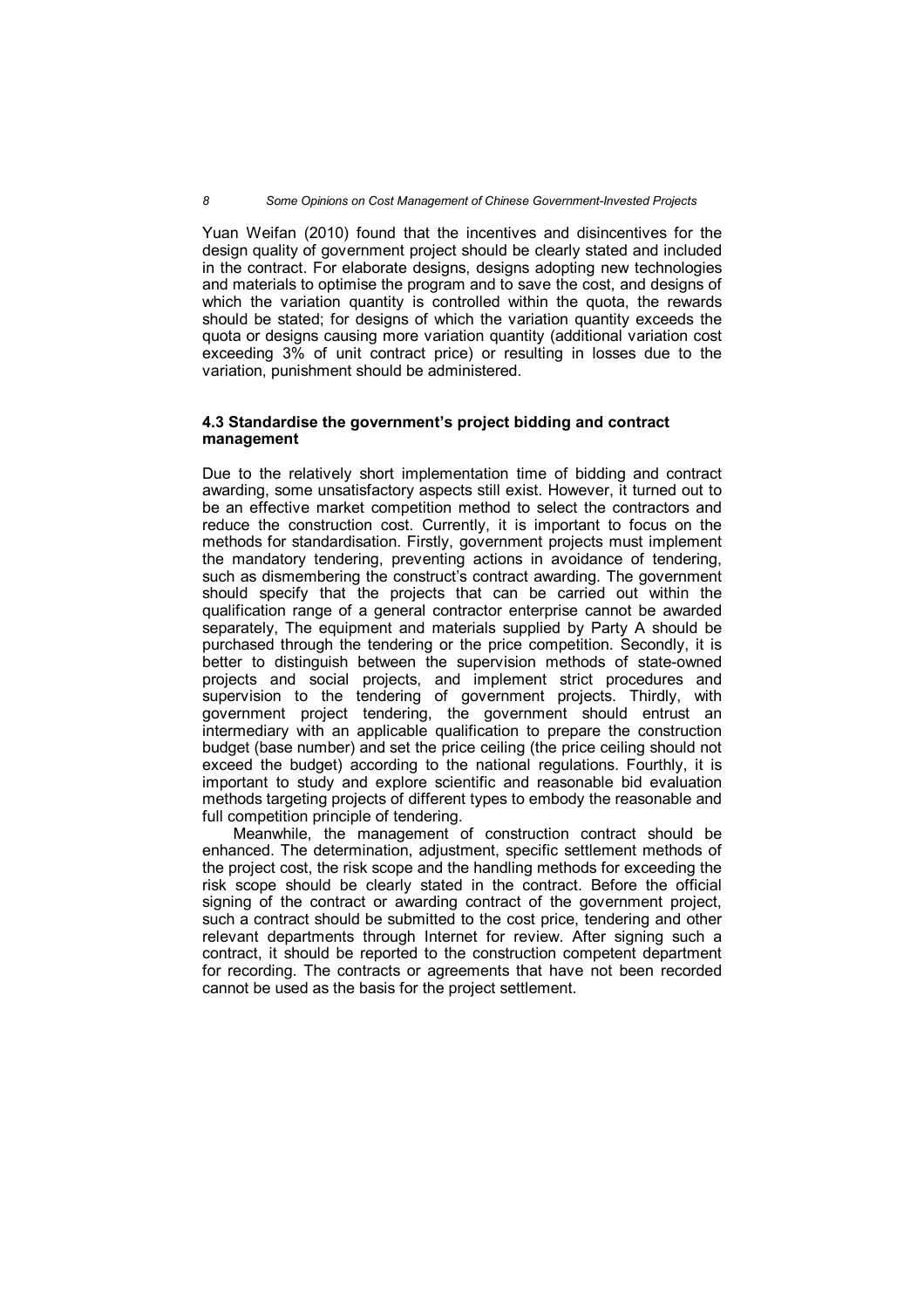# **4.4 Impose strict management of the engineering changes and visas in construction period**

In the construction, visa change management is the difficult and important point in the cost control during the implementation process of the project, especially in a government project. In order to strengthen the visa change management, firstly on the basis of strengthening the design management, should strictly control the joint trial with drawings and delivery systems, and perform a strict drawing approval system, striving to expose the problems in drawings as soon as possible. Secondly discussions with experts, program selection and strengthen the review and approval procedures should take place. Changes of which costs exceed 5% and above of the construction cost should be submitted to the relevant department of the project for approval; Changes of which costs exceed 10% and above of the construction cost should also be submitted to the approval department of the project to post-register the relevant formalities. Thirdly the project should implement a hierarchical control and limit the quota of visa. The visa should be in accordance with the principle of "issuing before construction", and should also be strictly reviewed and approved according to the procedures and system. The effective visa must be signed by the authorised representatives of the construction party, the supervisor and Party A. Visa cost exceeding 1% of the contract price or RMB 50,000 Yuan per time should be signed by the project's legal representative. Lastly the project should complete the formalities and clarify the price. Before the implementation of change or visa, Party A and Party B should reach consensus on cost adjustment and state the reason, area, time, change or the contents of visa as well as the cost of change or visa in the change order or visa sheet, avoiding confirming of costs at afterwards or in the settlement stage as far as possible. Besides, a system should be established that before signing the contract of a government project, the management methods of changing visa in the construction should be prepared according to the characteristics of the project and the management requirements of the project, and such management methods should be reported to the relevant department to be recorded, and the main contents of such management methods should be written in the contract.

#### **4.5 Strengthen the project review (audit) work in the completion settlement**

Settlement audit is the last gate of construction cost control. Yin Yilin *et al*  (2000) found that viewing from the situations in these years, generally the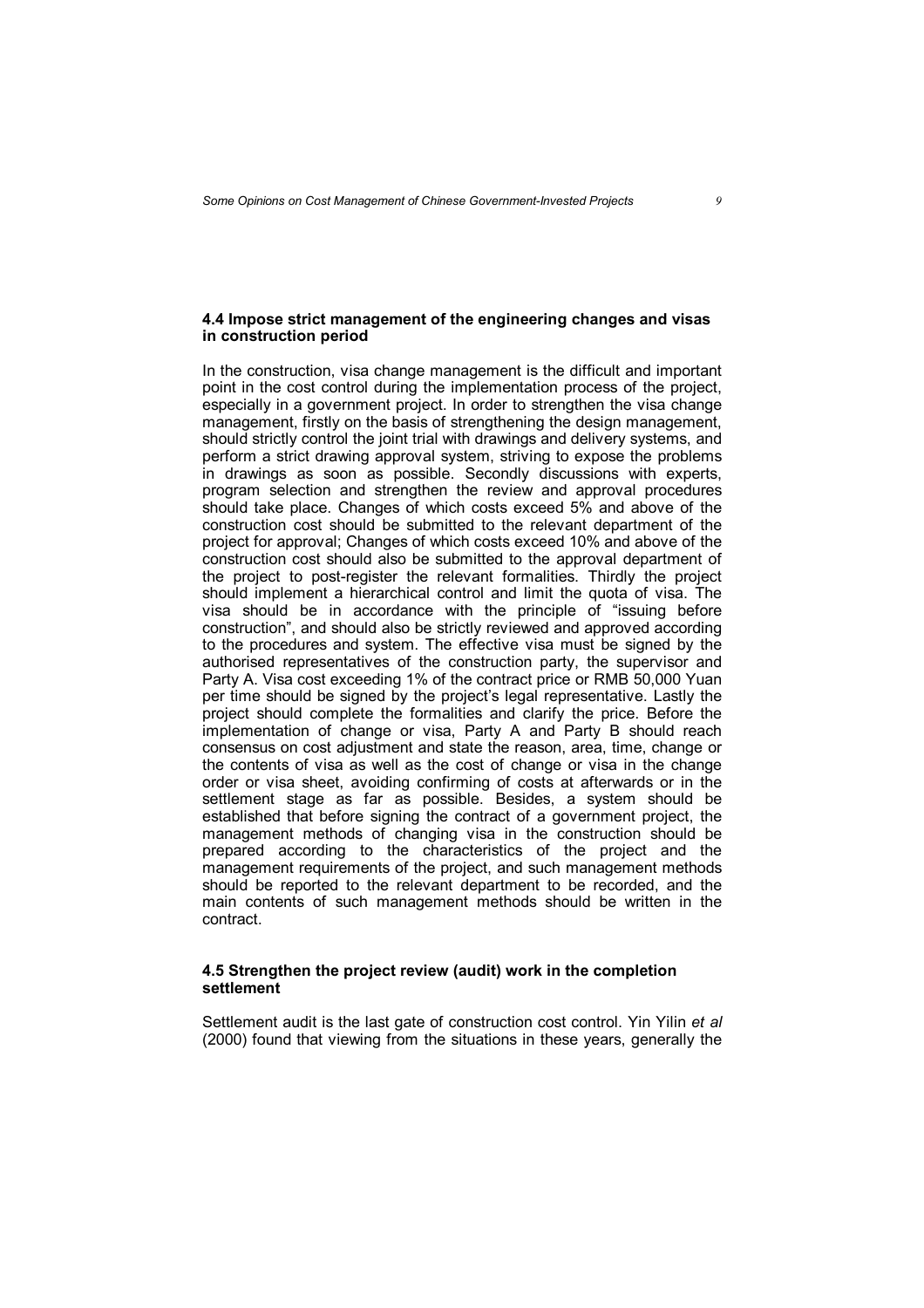#### *10 Some Opinions on Cost Management of Chinese Government-Invested Projects*

audit subtract rate of completion audit of construction enterprises is 5%- 20%, indicating the importance of the settlement review (audit). To strengthen the review (audit) work of the completion settlement of Chinese government-invested projects, it is important to focus on carefully following the following steps. Firstly select the cost consulting enterprises with high qualifications and good reputations. It is advocated that such enterprises be selected through tendering. The audit responsibility and quality standards, as well as the reward and punishment articles concerning the fault compensation and audit quality should be clarified in the consulting contract. Secondly it should be clearly specified that the projects with further design changes and visas or which is complicated and involve large technology must implement the re-check system. This means that the project settlement must go through two reviews conducted by different agencies. Thirdly a government-invested projects review result record system must be implemented. In other words, after reviewed by the consulting enterprise, such review report should be submitted to the cost management institution through Internet for recording, and the cost management institution should review the recorded results carefully. Lastly the construction, audit, financial and judicial expertise management departments should communicate with each other frequently, increase cooperation, standardise the cost consulting market, increase the force for checking the consulting quality of government project, seriously punish the consulting enterprises and individuals of poor quality, practicing fraud and causing major losses, record their misconducts and make such misconducts public, improving the consulting quality of government project through standardisation of the consulting market.

#### **5. Conclusion**

Project cost control of government-invested projects is a systematic project, requiring the close attention from leaders and the collaboration of relevant departments for the whole process and comprehensive management. Only when scientific decision-making, reasonable design, meticulous construction and strict review are achieved, can the effective management and control to the cost of government project be implemented, and thereby guarantee the best economic and social benefits for the tax payers.

#### **References:**

- Zhou Hongbo, Ye Shaoshuai and Shen Kang. 2007, Study on Agentconstruction Management Mode of Government Investment Project and Risk Analysis. *建筑经济*, 05, 52-55.
- The Training Materials Editing Group of the Qualification Examination of the National Cost Engineer, 2009, *The Valuation and Control of the Project Cost*. (Beijing: China Planning Press).